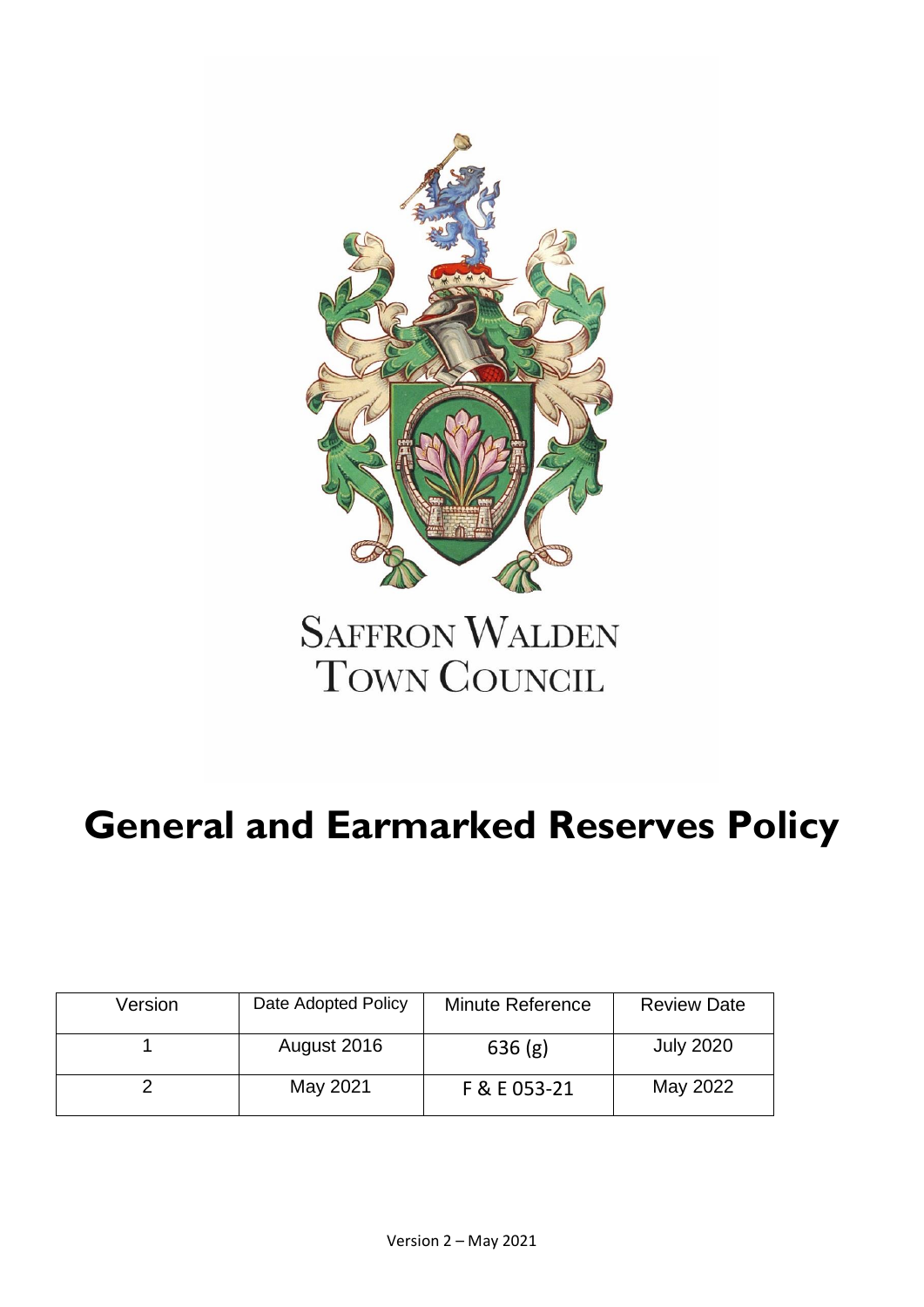### **POLICY ON GENERAL AND EARMARKED RESERVES**

#### **1 Introduction**

The Council is required, under statute, to maintain adequate financial reserves in order to meet the needs of the organisation. Section 50 of the Local Government Finance Act 1992 requires that billing and precepting authorities in England and Wales have regard to the level of reserves needed to meet future expenditure when calculating the budget requirement. Bearing in mind there is no specified minimum level of reserves that an authority should hold and it is the responsibility of the Responsible Financial Officer to advise the Council about the level of reserves and to ensure that there are procedures for their establishment and use. Consideration should be given to the CIPFA guidance notes on Local Authority Reserves and Balances issued in 2008.

The Council will hold reserves for these three main purposes:

a A working balance to help cushion the impact of uneven cash flows and avoid unnecessary temporary borrowing – this forms part of general reserves

b A contingency to cushion the impact of unexpected events or emergencies – this also forms part of general reserves

c A means of building up funds, often referred to as earmarked reserves, to meet known or predicted requirements.

#### **2 General Reserves**

The General Reserve is a balance on the Council's revenue account which is not held for any specific purpose other than to cushion the Council's finances against any unexpected short term problems in the Council's cash flow.

The level of general reserves is a matter of judgement and so this policy does not attempt to prescribe a blanket level. The primary means of building general reserves will be through an allocation from the annual budget and will form part of the medium term financial strategy of the Council.

The level of financial reserves held by the Council will be agreed during the discussions regarding the setting of the budget for the next financial year.

#### **3 Policy**

This reserve is to be maintained at a level based upon a risk assessment carried out annually by the RFO when setting the budget for the forthcoming year, in so far as funding allows. Any surplus on the reserve above the required balance may be used to fund capital expenditure, be appropriated to earmarked reserves or used to limit any increase in the precept. If in extreme circumstances general reserves were exhausted due to major unforeseen spending pressures within a particular year the Council would be able to draw down from its earmarked reserves to provide short term resources. Even at times of extreme financial pressure the Council will keep a minimum balance in general reserves sufficient to pay at least three month's salaries to staff and cover existing contractual obligations.